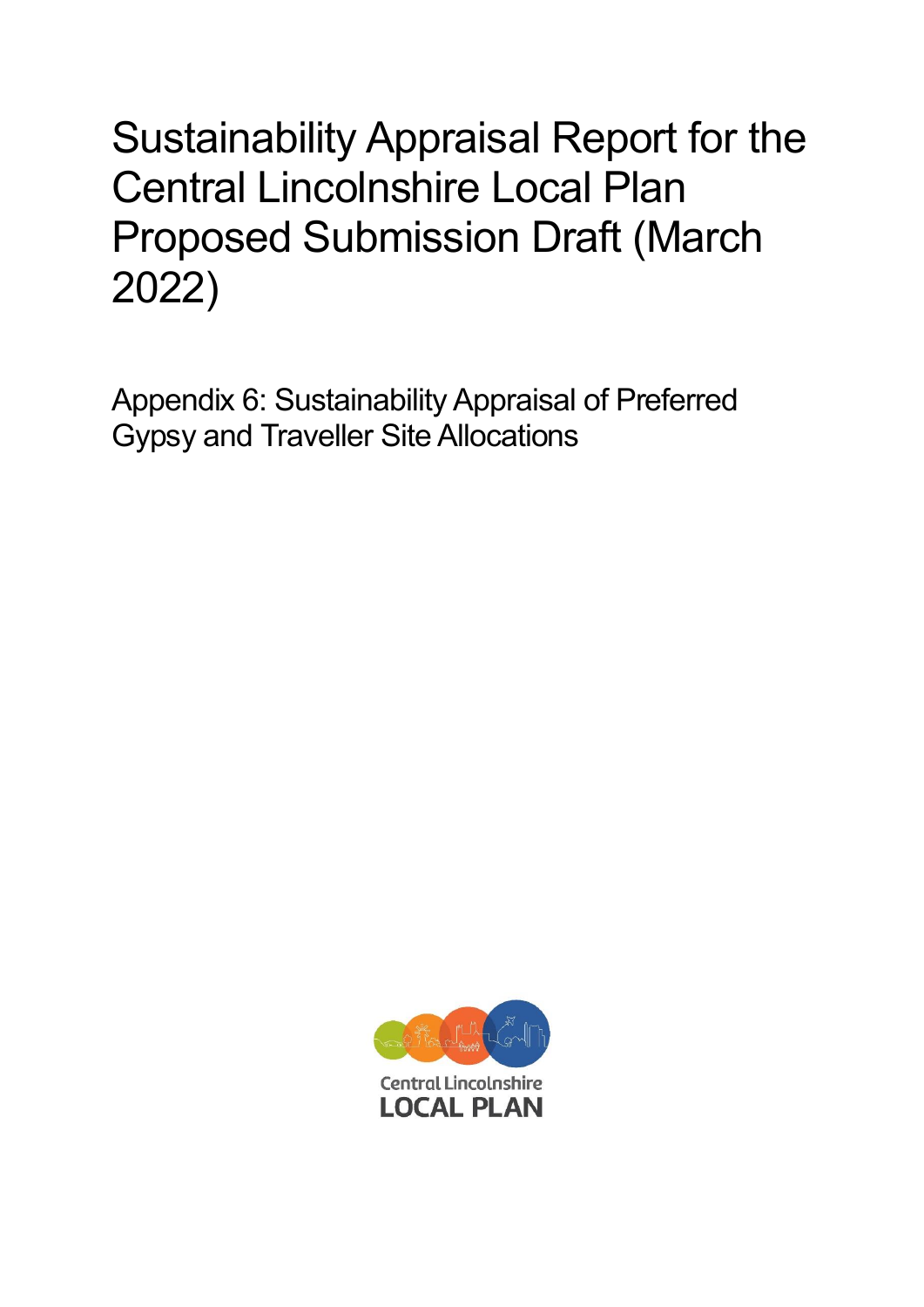## **Contents**

| <b>COL</b> |  |
|------------|--|
| <b>W</b>   |  |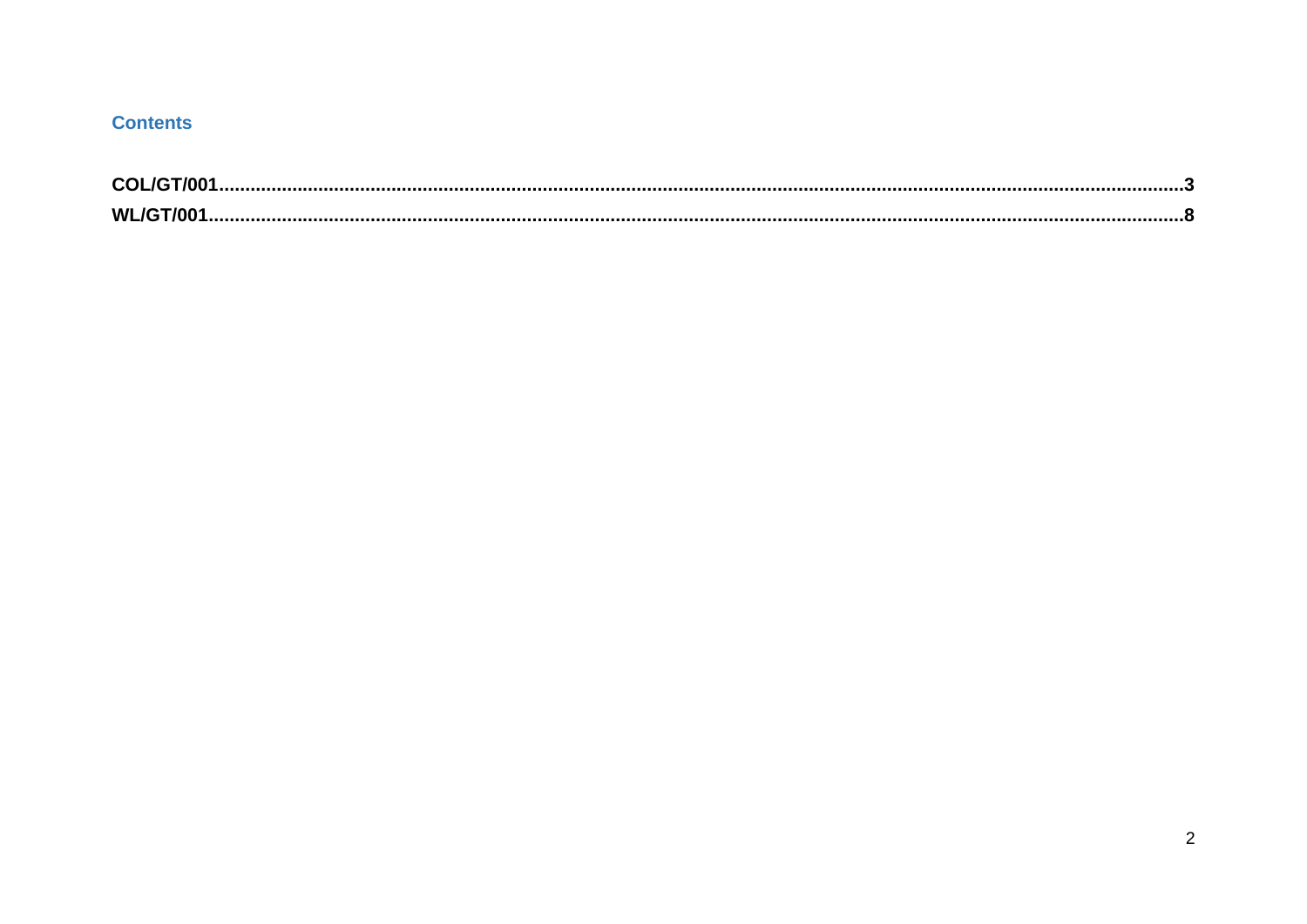## <span id="page-2-0"></span>COL/GT/001

| Site Ref: COL/GT/001                     |                          |                                                                                                                                                                                                                                                                                                                                                                                                                                                                                                                                                                                                                                                                                                                         | Site Address: Washingborough Road, Lincoln                                            |                                                                                                  |
|------------------------------------------|--------------------------|-------------------------------------------------------------------------------------------------------------------------------------------------------------------------------------------------------------------------------------------------------------------------------------------------------------------------------------------------------------------------------------------------------------------------------------------------------------------------------------------------------------------------------------------------------------------------------------------------------------------------------------------------------------------------------------------------------------------------|---------------------------------------------------------------------------------------|--------------------------------------------------------------------------------------------------|
| <b>Area (ha): 2.72</b>                   |                          |                                                                                                                                                                                                                                                                                                                                                                                                                                                                                                                                                                                                                                                                                                                         | Settlement Hierarchy Category: Lincoln Urban Area                                     |                                                                                                  |
| Site Capacity: $\approx$ 5 pitches       |                          |                                                                                                                                                                                                                                                                                                                                                                                                                                                                                                                                                                                                                                                                                                                         | Greenfield/Brownfield: Greenfield                                                     |                                                                                                  |
| <b>Site Status: Existing Allocation</b>  |                          |                                                                                                                                                                                                                                                                                                                                                                                                                                                                                                                                                                                                                                                                                                                         | <b>Policy Ref: S83 Gypsy and Traveller and Travelling Showpeople</b><br>Accommodation |                                                                                                  |
|                                          |                          |                                                                                                                                                                                                                                                                                                                                                                                                                                                                                                                                                                                                                                                                                                                         |                                                                                       |                                                                                                  |
| <b>SA Objectives</b>                     | Likely<br><b>Effects</b> | <b>Commentary</b>                                                                                                                                                                                                                                                                                                                                                                                                                                                                                                                                                                                                                                                                                                       |                                                                                       | <b>Proposed Mitigation</b>                                                                       |
| <b>Social</b>                            |                          |                                                                                                                                                                                                                                                                                                                                                                                                                                                                                                                                                                                                                                                                                                                         |                                                                                       |                                                                                                  |
| 1. Housing                               | $++$                     | This site would deliver approximately 5 pitches which is<br>approximately 15% of the overall need for pitches in the plan period.                                                                                                                                                                                                                                                                                                                                                                                                                                                                                                                                                                                       |                                                                                       |                                                                                                  |
| 2. Health and Wellbeing                  |                          |                                                                                                                                                                                                                                                                                                                                                                                                                                                                                                                                                                                                                                                                                                                         |                                                                                       |                                                                                                  |
| 2.1 Access to healthcare facilities      |                          | Whilst this site is located on the edge of Lincoln, it is greater than<br>800m from the nearest GP surgery or health centre.                                                                                                                                                                                                                                                                                                                                                                                                                                                                                                                                                                                            |                                                                                       |                                                                                                  |
| 2.2 Opportunities for healthy lifestyles | $++/-?$                  | This site is immediately adjacent to and within 400m of a number of<br>existing open spaces of different types (including Cow Paddle<br>Common natural and semi-natural greenspace and Cow Paddle<br>Football Pitches).<br>The site is within 1200m of Canwick Playing Fields and Bowls Club<br>and Monks Abbey MuGA.<br>The site is within 1600m of Canwick Hill, Sincil Bank and Kingsway<br>Allotments.<br>The site is within 15km (15 mins drive time) of numerous strategic<br>parks and gardens within Lincoln.<br>However, the site is identified as a natural and semi-natural open<br>space (Cow Paddle East) resulting in a mixed effect on this SA<br>Objective. Although this open space is not accessible. |                                                                                       | Usable open space could<br>potentially be provided on<br>the site as part of the<br>development. |
| <b>Environmental</b>                     |                          |                                                                                                                                                                                                                                                                                                                                                                                                                                                                                                                                                                                                                                                                                                                         |                                                                                       |                                                                                                  |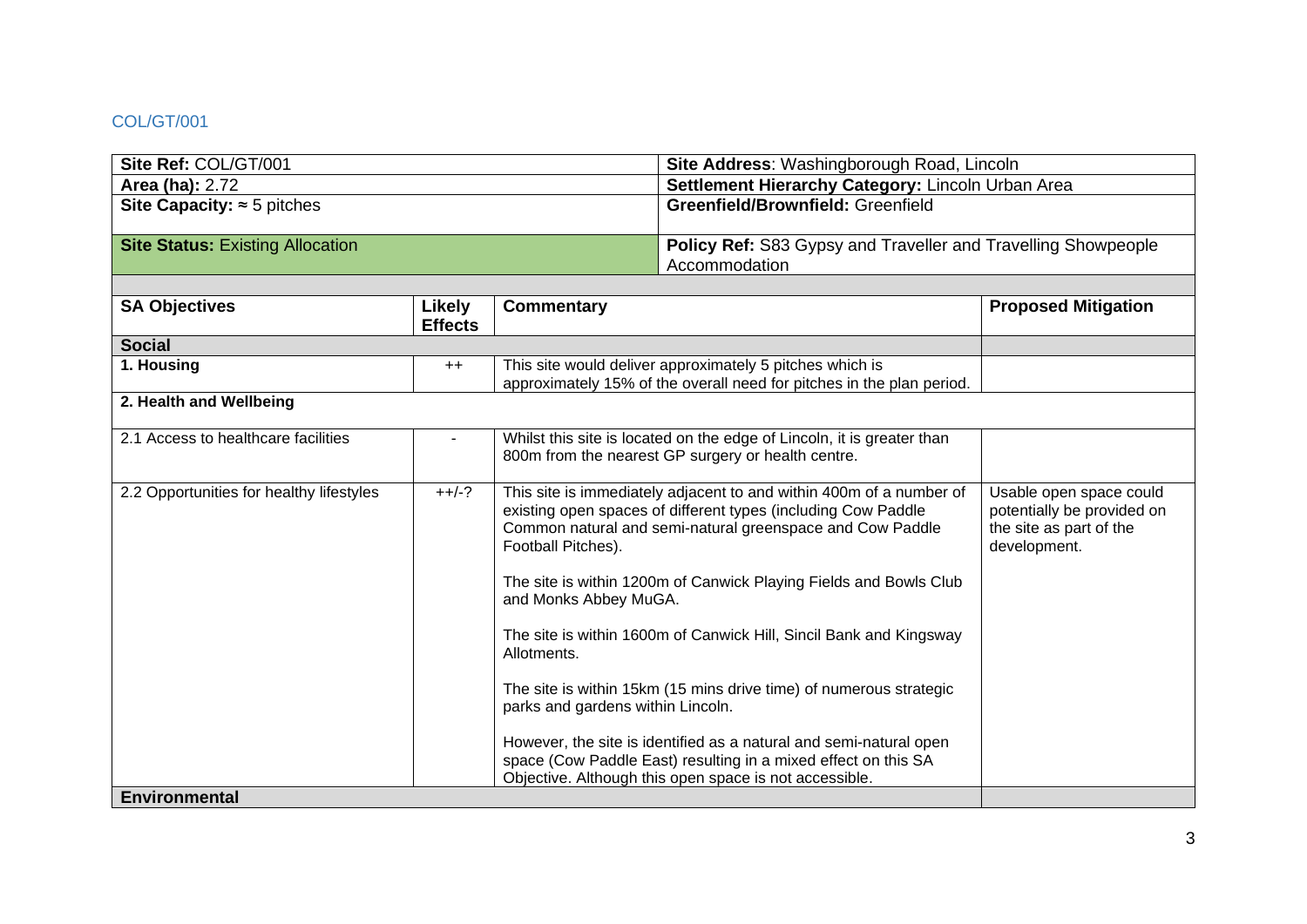| Site Ref: COL/GT/001                                      |                          |                                                   | Site Address: Washingborough Road, Lincoln                                                                                                                                                                                                                                                                                                                                                                                                                                                                                                                                                     |                                                                                                                                                                                                                                                                                                                                                                                                                                                                                                   |
|-----------------------------------------------------------|--------------------------|---------------------------------------------------|------------------------------------------------------------------------------------------------------------------------------------------------------------------------------------------------------------------------------------------------------------------------------------------------------------------------------------------------------------------------------------------------------------------------------------------------------------------------------------------------------------------------------------------------------------------------------------------------|---------------------------------------------------------------------------------------------------------------------------------------------------------------------------------------------------------------------------------------------------------------------------------------------------------------------------------------------------------------------------------------------------------------------------------------------------------------------------------------------------|
| <b>Area (ha): 2.72</b>                                    |                          | Settlement Hierarchy Category: Lincoln Urban Area |                                                                                                                                                                                                                                                                                                                                                                                                                                                                                                                                                                                                |                                                                                                                                                                                                                                                                                                                                                                                                                                                                                                   |
| Site Capacity: $\approx$ 5 pitches                        |                          | Greenfield/Brownfield: Greenfield                 |                                                                                                                                                                                                                                                                                                                                                                                                                                                                                                                                                                                                |                                                                                                                                                                                                                                                                                                                                                                                                                                                                                                   |
| <b>Site Status: Existing Allocation</b>                   |                          |                                                   | Policy Ref: S83 Gypsy and Traveller and Travelling Showpeople<br>Accommodation                                                                                                                                                                                                                                                                                                                                                                                                                                                                                                                 |                                                                                                                                                                                                                                                                                                                                                                                                                                                                                                   |
|                                                           |                          |                                                   |                                                                                                                                                                                                                                                                                                                                                                                                                                                                                                                                                                                                |                                                                                                                                                                                                                                                                                                                                                                                                                                                                                                   |
| <b>SA Objectives</b>                                      | Likely<br><b>Effects</b> | <b>Commentary</b>                                 |                                                                                                                                                                                                                                                                                                                                                                                                                                                                                                                                                                                                | <b>Proposed Mitigation</b>                                                                                                                                                                                                                                                                                                                                                                                                                                                                        |
| 4. Biodiversity and Green Infrastructure                  |                          |                                                   |                                                                                                                                                                                                                                                                                                                                                                                                                                                                                                                                                                                                |                                                                                                                                                                                                                                                                                                                                                                                                                                                                                                   |
| 4.1 Conserve and enhance biodiversity<br>and geodiversity | $-1$ ?                   | its development.                                  | This site is within Cow Paddle East Local Wildlife Site. It is also<br>within 500m of Canwick Road Cemetery, Canwick Road New<br>Cemetery and St Swithin's Cemetery, Cow Paddle Railway<br>Embankment East, Witham Corridor, East of City Centre, Canwick<br>Park Golf Course and Cow Paddle LWSs, potentially resulting in a<br>major negative effect against this SA Objective.<br>The site is wholly within a BOM area: Ecological Network -<br>Opportunity for Management. The site is currently an open field and<br>there could be opportunity to deliver biodiversity net gains through | Development should be<br>designed to avoid the most<br>sensitive parts of designated<br>sites and incorporate buffers<br>around such parts.<br>Proposals should avoid<br>development on BOM<br>Opportunity for<br>Management Areas where<br>possible.<br>Where this is not possible,<br>the development layout<br>should ensure that<br>connectivity of the network<br>is maintained, through<br>design or through the<br>effective creation of new<br>habitat as part of a<br>landscaping scheme |
| 4.2 Local Green Space                                     | $\mathbf 0$              |                                                   | None of the site is within a Local Green Space.                                                                                                                                                                                                                                                                                                                                                                                                                                                                                                                                                |                                                                                                                                                                                                                                                                                                                                                                                                                                                                                                   |
| 5. Landscape and Townscape                                | $-1$ ?                   |                                                   | The site is immediately adjacent to a Green Wedge.                                                                                                                                                                                                                                                                                                                                                                                                                                                                                                                                             | Boundary landscaping could<br>reduce any visual impact                                                                                                                                                                                                                                                                                                                                                                                                                                            |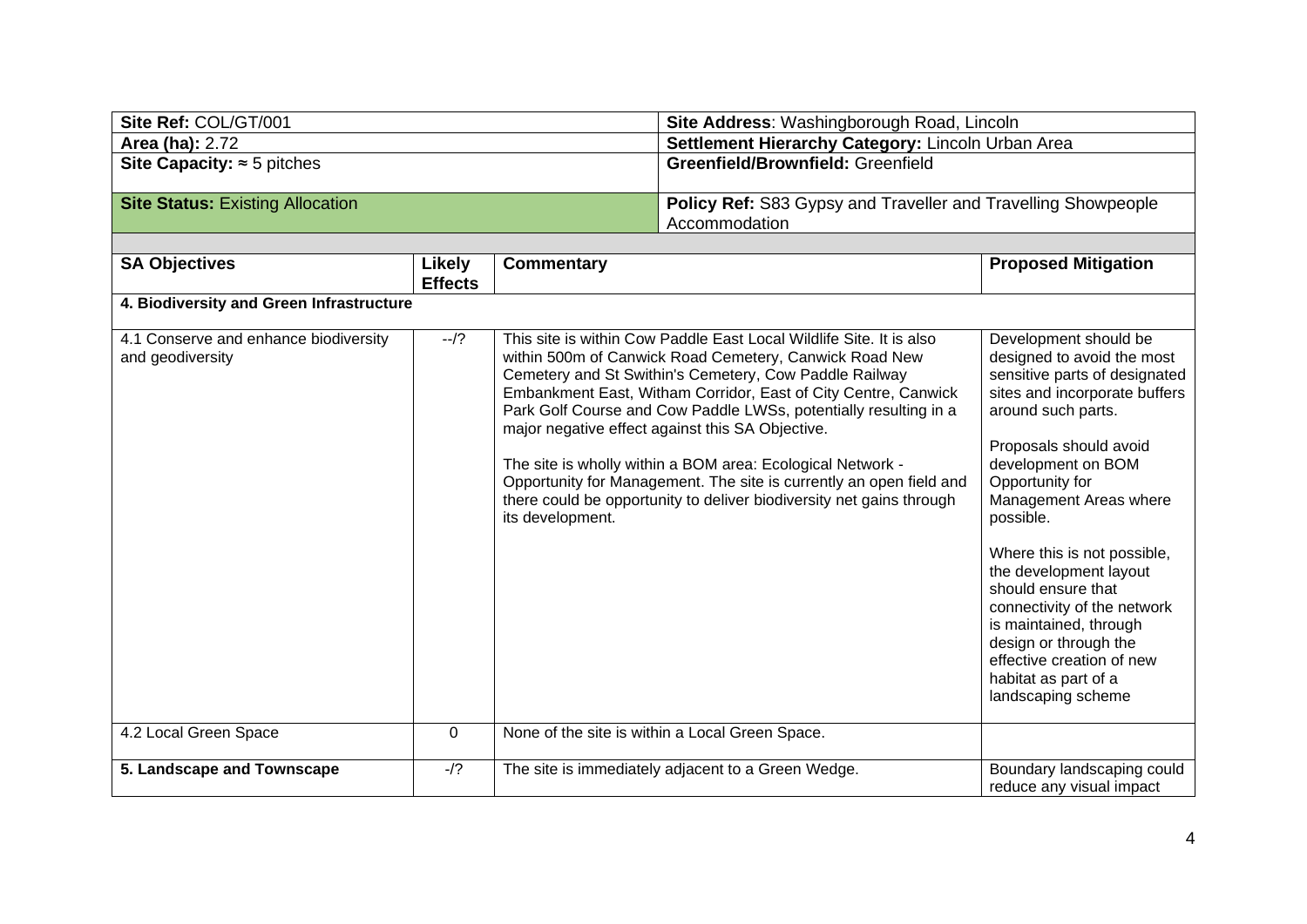| Site Ref: COL/GT/001                    | <b>Site Address: Washingborough Road, Lincoln</b>                    |
|-----------------------------------------|----------------------------------------------------------------------|
| <b>Area (ha): 2.72</b>                  | Settlement Hierarchy Category: Lincoln Urban Area                    |
| Site Capacity: $\approx$ 5 pitches      | <b>Greenfield/Brownfield: Greenfield</b>                             |
|                                         |                                                                      |
| <b>Site Status: Existing Allocation</b> | <b>Policy Ref:</b> S83 Gypsy and Traveller and Travelling Showpeople |
|                                         | Accommodation                                                        |

 $\mathsf{L}$ 

| <b>SA Objectives</b>                      | Likely<br><b>Effects</b> | <b>Commentary</b>                                                                                                                                                                                                                                                                                                    | <b>Proposed Mitigation</b>                                                                        |
|-------------------------------------------|--------------------------|----------------------------------------------------------------------------------------------------------------------------------------------------------------------------------------------------------------------------------------------------------------------------------------------------------------------|---------------------------------------------------------------------------------------------------|
|                                           |                          |                                                                                                                                                                                                                                                                                                                      | that the development of the<br>site for Gypsy and Traveller<br>pitches has on the Green<br>Wedge. |
| 6. Built and Historic Environment         | 0/2                      | There is a Grade II Listed Building approximately 200m to the south<br>of the site and another approximately 500m to the south west.<br>Development of this site for Gypsy and Traveller pitches is not likely<br>to have any effect on these heritage assets or their setting.                                      |                                                                                                   |
| 7. Natural Resources - Water              | 0                        | This site is not within a Source Protection Zone.                                                                                                                                                                                                                                                                    |                                                                                                   |
| 8. Pollution                              |                          |                                                                                                                                                                                                                                                                                                                      |                                                                                                   |
| 8.1 Air Pollution                         | $\Omega$                 | This site is approximately 900m east of an AQMA. Given the scale<br>of development on this site and likely associated vehicle<br>movements, this is likely to have a negligible effect on air quality.                                                                                                               |                                                                                                   |
| 8.2 Noise Pollution                       | $-1$ ?                   | This site is more than 100m from the nearest A Road. However, it is<br>within 100m of the Lincoln to Sleaford railway line which will result in<br>some noise pollution. However, given that train movements are<br>relatively infrequent it is considered that this effect will be negligible<br>or at worst minor. |                                                                                                   |
| 9. Natural Resources - Land Use and Soils |                          |                                                                                                                                                                                                                                                                                                                      |                                                                                                   |
| 9.1 Agricultural Land                     | $+$                      | This site is classified as non-agricultural land.                                                                                                                                                                                                                                                                    |                                                                                                   |
| 9.2 Minerals Resource                     |                          | This site is within a Petroleum Exploration and Development<br>Licence area resulting in a major negative score. However, this site                                                                                                                                                                                  | Exploration of the site for<br>potential for petroleum                                            |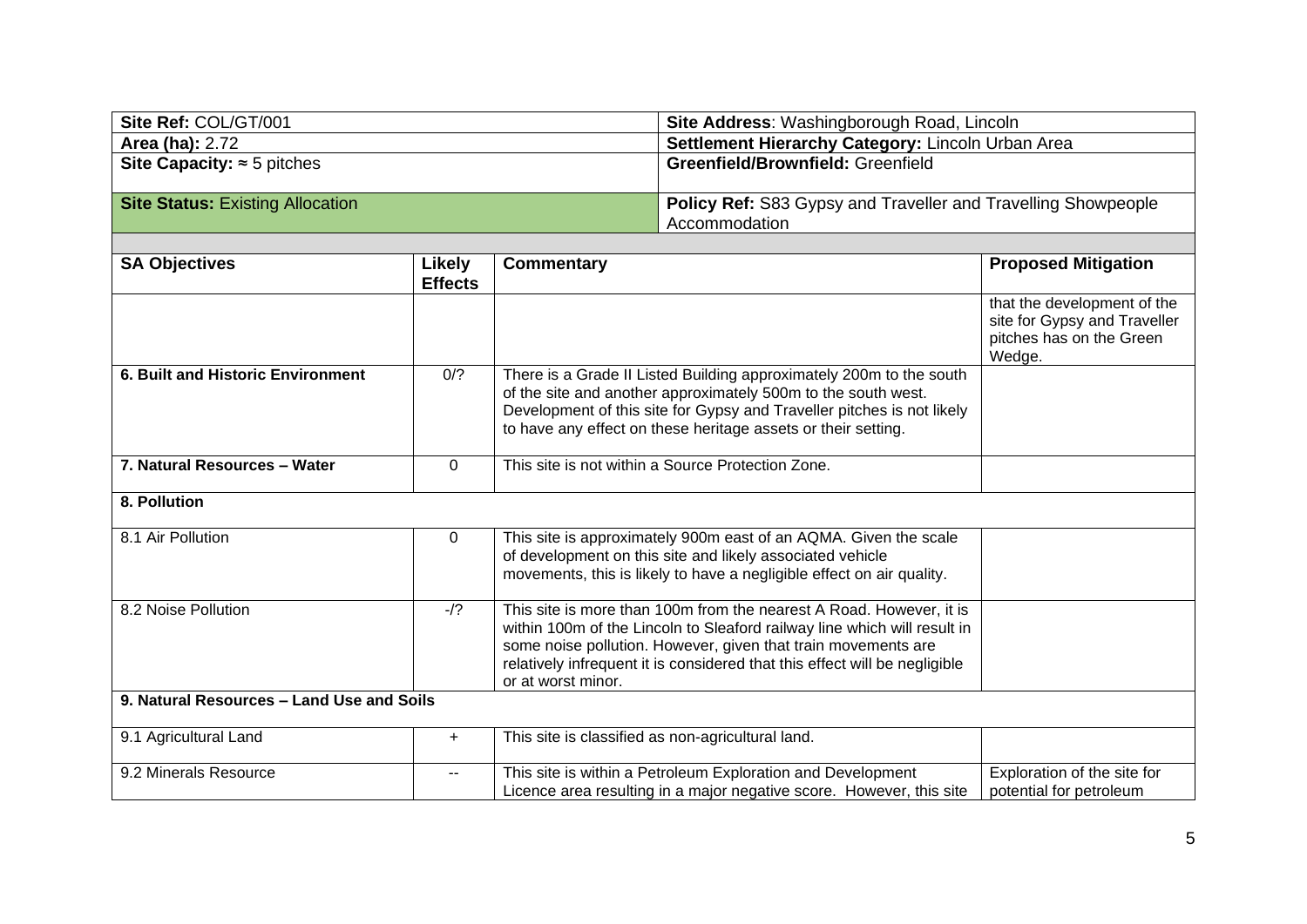| Site Ref: COL/GT/001                    | <b>Site Address: Washingborough Road, Lincoln</b>                    |
|-----------------------------------------|----------------------------------------------------------------------|
| <b>Area (ha): 2.72</b>                  | Settlement Hierarchy Category: Lincoln Urban Area                    |
| Site Capacity: $\approx$ 5 pitches      | <b>Greenfield/Brownfield: Greenfield</b>                             |
|                                         |                                                                      |
| <b>Site Status: Existing Allocation</b> | <b>Policy Ref: S83 Gypsy and Traveller and Travelling Showpeople</b> |
|                                         | Accommodation                                                        |

| <b>SA Objectives</b>                   | Likely         | <b>Commentary</b>                                                       | <b>Proposed Mitigation</b>                           |
|----------------------------------------|----------------|-------------------------------------------------------------------------|------------------------------------------------------|
|                                        | <b>Effects</b> |                                                                         |                                                      |
|                                        |                | is relatively small given the overall scale of this safeguarded area so | reserves could be carried                            |
|                                        |                | it is likely that the actual effects will be relatively small.          | our prior to any                                     |
|                                        |                |                                                                         | development taking place.                            |
|                                        |                |                                                                         |                                                      |
| 12. Climate Change Adaptation and      |                | Approximately half of the site is within flood risk zone 2.             | By undertaking a site-                               |
| <b>Flood Risk</b>                      |                |                                                                         | specific flood risk                                  |
|                                        |                |                                                                         | assessment and avoiding                              |
|                                        |                |                                                                         | areas of the site that within                        |
|                                        |                |                                                                         | flood zone 2 any negative<br>effects can be avoided. |
| 13. Transport and Accessibility        |                |                                                                         |                                                      |
|                                        |                |                                                                         |                                                      |
| 13.1 Access to services and facilities |                | The site is not within or adjoining Lincoln City Centre or a District   |                                                      |
|                                        |                | Centre, however there are bus stops located approximately 200m to       |                                                      |
|                                        |                | the south on Washingborough Road providing good access to               |                                                      |
|                                        |                | Lincoln City Centre by non-private car mode.                            |                                                      |
| 13.2 Sustainable travel modes          | $+$            | This site is approximately 1km from Lincoln railway station but is      |                                                      |
|                                        |                | within 200m of bus stops and routes on Washingborough Road.             |                                                      |
|                                        |                |                                                                         |                                                      |
| <b>Economic</b>                        |                |                                                                         |                                                      |
| 14. Employment                         |                |                                                                         |                                                      |
|                                        |                |                                                                         |                                                      |
| 14.1 Employment                        | $++$           | This site is approximately 50m from a designated employment site,       |                                                      |
|                                        |                | although it should be noted that this lies on the opposite side of the  |                                                      |
|                                        |                | railway line requiring farther journeys to access it. It is also        |                                                      |
|                                        |                | approximately 800m from Lincoln City Centre. Other employment           |                                                      |
|                                        |                | opportunities are also available in proximity to the site.              |                                                      |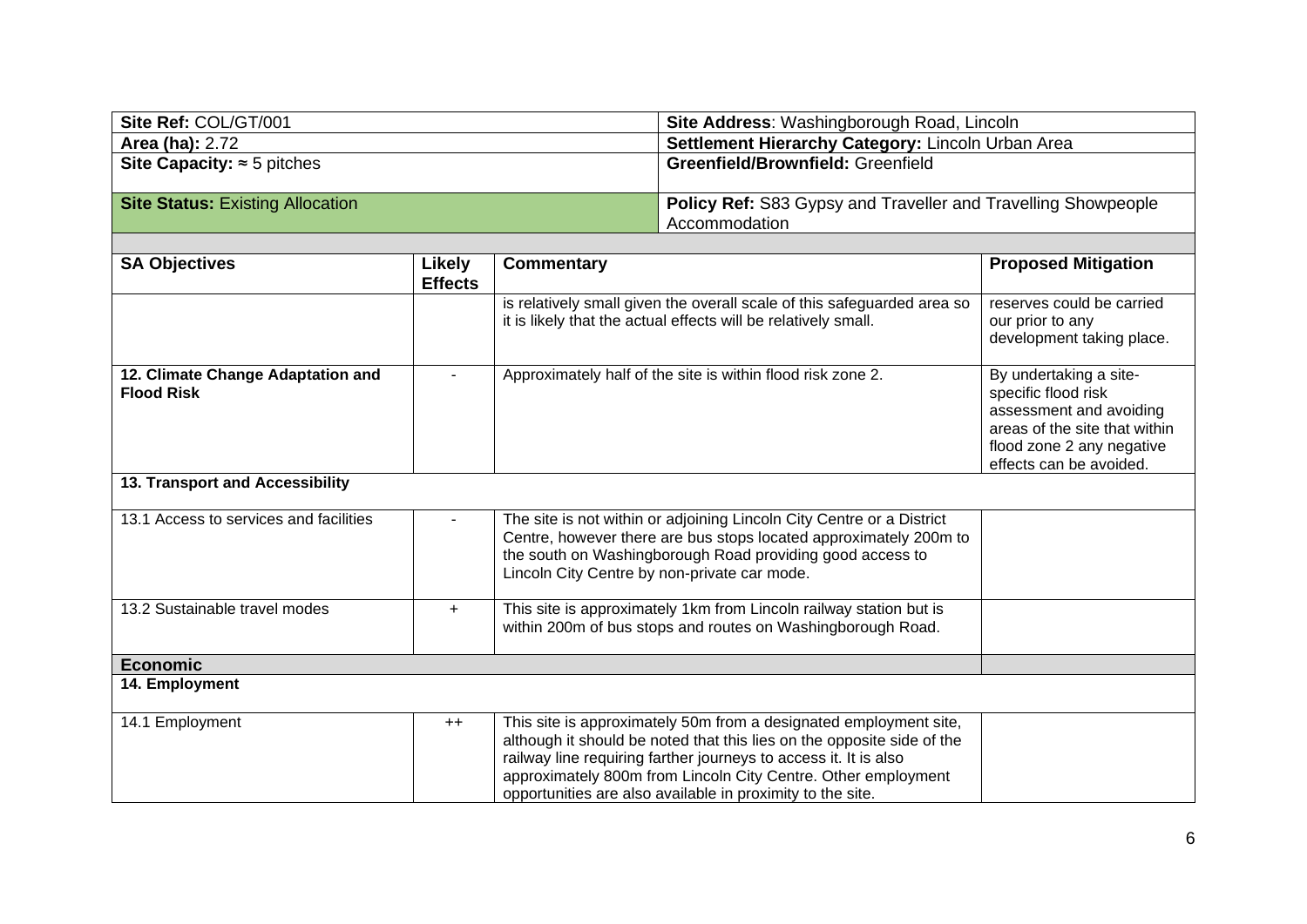| Site Ref: COL/GT/001                             |                          | Site Address: Washingborough Road, Lincoln                                                                                                                              |  |                            |
|--------------------------------------------------|--------------------------|-------------------------------------------------------------------------------------------------------------------------------------------------------------------------|--|----------------------------|
| <b>Area (ha): 2.72</b>                           |                          | Settlement Hierarchy Category: Lincoln Urban Area                                                                                                                       |  |                            |
| Site Capacity: $\approx$ 5 pitches               |                          | Greenfield/Brownfield: Greenfield                                                                                                                                       |  |                            |
| <b>Site Status: Existing Allocation</b>          |                          | <b>Policy Ref:</b> S83 Gypsy and Traveller and Travelling Showpeople<br>Accommodation                                                                                   |  |                            |
|                                                  |                          |                                                                                                                                                                         |  |                            |
| <b>SA Objectives</b>                             | Likely<br><b>Effects</b> | <b>Commentary</b>                                                                                                                                                       |  | <b>Proposed Mitigation</b> |
|                                                  |                          |                                                                                                                                                                         |  |                            |
| 14.2 Education, training and learning            | $-1?$                    | This site is slightly farther than 800m from the nearest primary<br>school (Bishop King Church School) and is approximately 1.2km<br>from the nearest secondary school. |  |                            |
| 15. Local Economy                                |                          |                                                                                                                                                                         |  |                            |
| 15.1 Encourage and support local<br>economy      | $\Omega$                 | This site is not in employment use and so any effects are expected<br>to be negligible on this SA Objective.                                                            |  |                            |
| 15.2 Protect and enhance hierarchy of<br>centres | $\Omega$                 | This site is not within or adjacent to the city centre and so is<br>expected to have a negligible effect on this SA Objective.                                          |  |                            |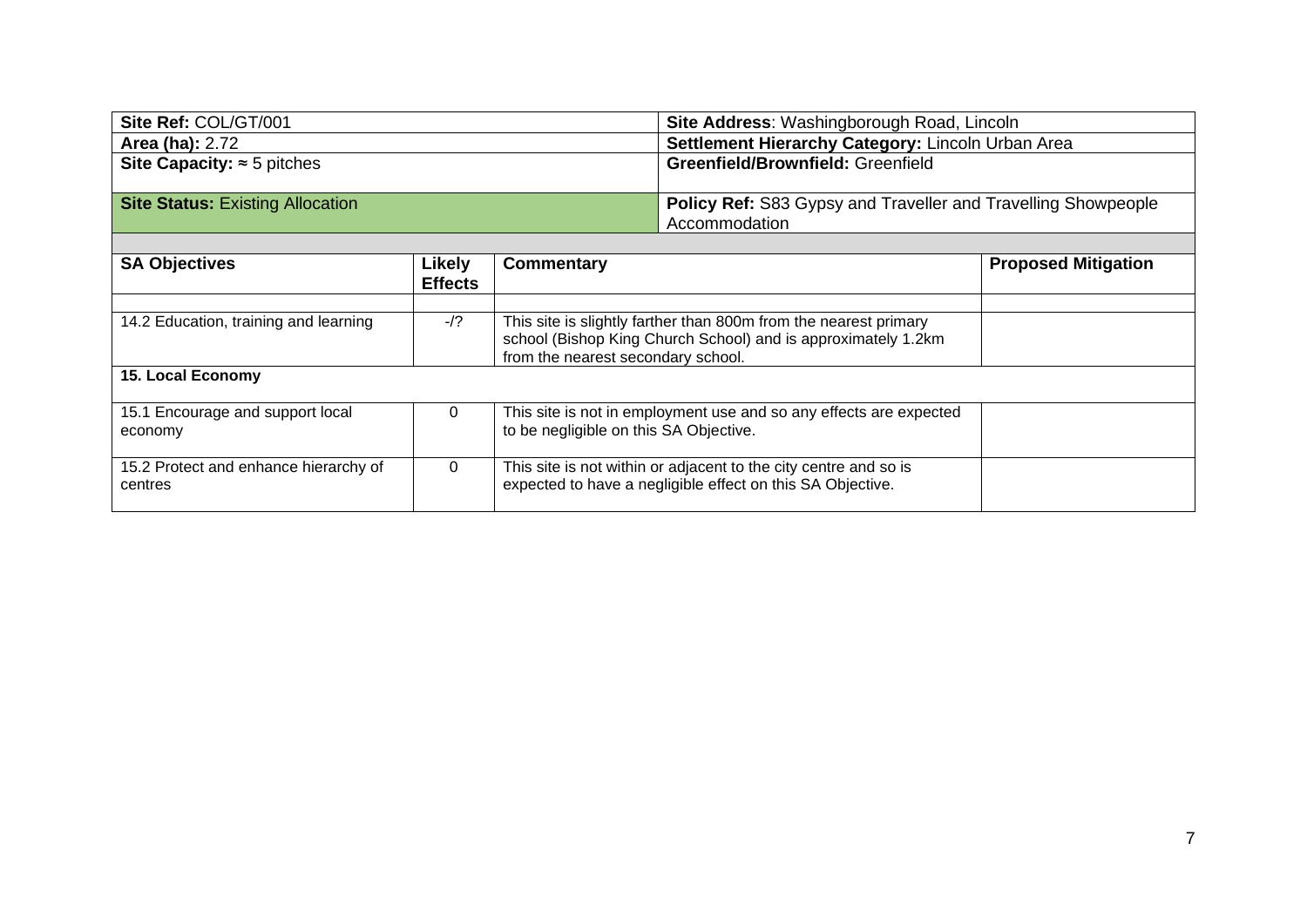## <span id="page-7-0"></span>WL/GT/001

| Site Ref: WL/GT/001                                       |                                 |                                                                                                                                                                                                                                                                                                                                                | <b>Site Address: Trent Port Road, Marton</b>                                                                                              |                                                                                                                                             |
|-----------------------------------------------------------|---------------------------------|------------------------------------------------------------------------------------------------------------------------------------------------------------------------------------------------------------------------------------------------------------------------------------------------------------------------------------------------|-------------------------------------------------------------------------------------------------------------------------------------------|---------------------------------------------------------------------------------------------------------------------------------------------|
| <b>Area (ha): 1.86</b>                                    |                                 |                                                                                                                                                                                                                                                                                                                                                | Settlement Hierarchy Category: Medium Village                                                                                             |                                                                                                                                             |
| Site Capacity: $\approx 3-6$                              |                                 |                                                                                                                                                                                                                                                                                                                                                | Greenfield/Brownfield: Greenfield                                                                                                         |                                                                                                                                             |
| <b>Site Status: Existing allocation</b>                   |                                 |                                                                                                                                                                                                                                                                                                                                                | Policy Ref: S83 Gypsy and Traveller and Travelling Showpeople<br>Accommodation                                                            |                                                                                                                                             |
|                                                           |                                 |                                                                                                                                                                                                                                                                                                                                                |                                                                                                                                           |                                                                                                                                             |
| <b>SA Objectives</b>                                      | <b>Likely</b><br><b>Effects</b> | <b>Commentary</b>                                                                                                                                                                                                                                                                                                                              |                                                                                                                                           | <b>Proposed Mitigation</b>                                                                                                                  |
| <b>Social</b>                                             |                                 |                                                                                                                                                                                                                                                                                                                                                |                                                                                                                                           |                                                                                                                                             |
| 1.Housing                                                 | $++$                            | 10-20% of the need for the plan period.                                                                                                                                                                                                                                                                                                        | This site would deliver approximately 3-6 pitches which equates to                                                                        |                                                                                                                                             |
| 2. Health and Wellbeing                                   |                                 |                                                                                                                                                                                                                                                                                                                                                |                                                                                                                                           |                                                                                                                                             |
| 2.1 Access to healthcare facilities                       | $++/-$                          | Marton Branch Surgery is located within 400m of the site. However,<br>according to the surgery website this branch surgery is currently<br>closed, although it is not clear until when. If this remains closed<br>then the nearest surgery is located within Torksey approximately<br>3km away, which would result in a minor negative impact. |                                                                                                                                           |                                                                                                                                             |
| 2.2 Opportunities for healthy lifestyles                  | $++$                            | The site is within 400m of existing open space. It is adjacent to<br>Trent Port Road Cemetery and approximately 200m from Marton<br>Playing Fields, Trent Port Road Play Area and Trent Road Bowling<br>Green.                                                                                                                                 |                                                                                                                                           | Usable open space could<br>potentially be provided on<br>the site as part of the<br>development.                                            |
| <b>Environmental</b>                                      |                                 |                                                                                                                                                                                                                                                                                                                                                |                                                                                                                                           |                                                                                                                                             |
| 4. Biodiversity and Green Infrastructure                  |                                 |                                                                                                                                                                                                                                                                                                                                                |                                                                                                                                           |                                                                                                                                             |
| 4.1 Conserve and enhance biodiversity<br>and geodiversity | $-I$ ?                          | Management.                                                                                                                                                                                                                                                                                                                                    | The site is within 500m of Trent Port Wetland Local Wildlife Site.<br>The site is within a BOM area: Ecological Network - Opportunity for | Development should be<br>designed to avoid the most<br>sensitive parts of designated<br>sites and incorporate buffers<br>around such parts. |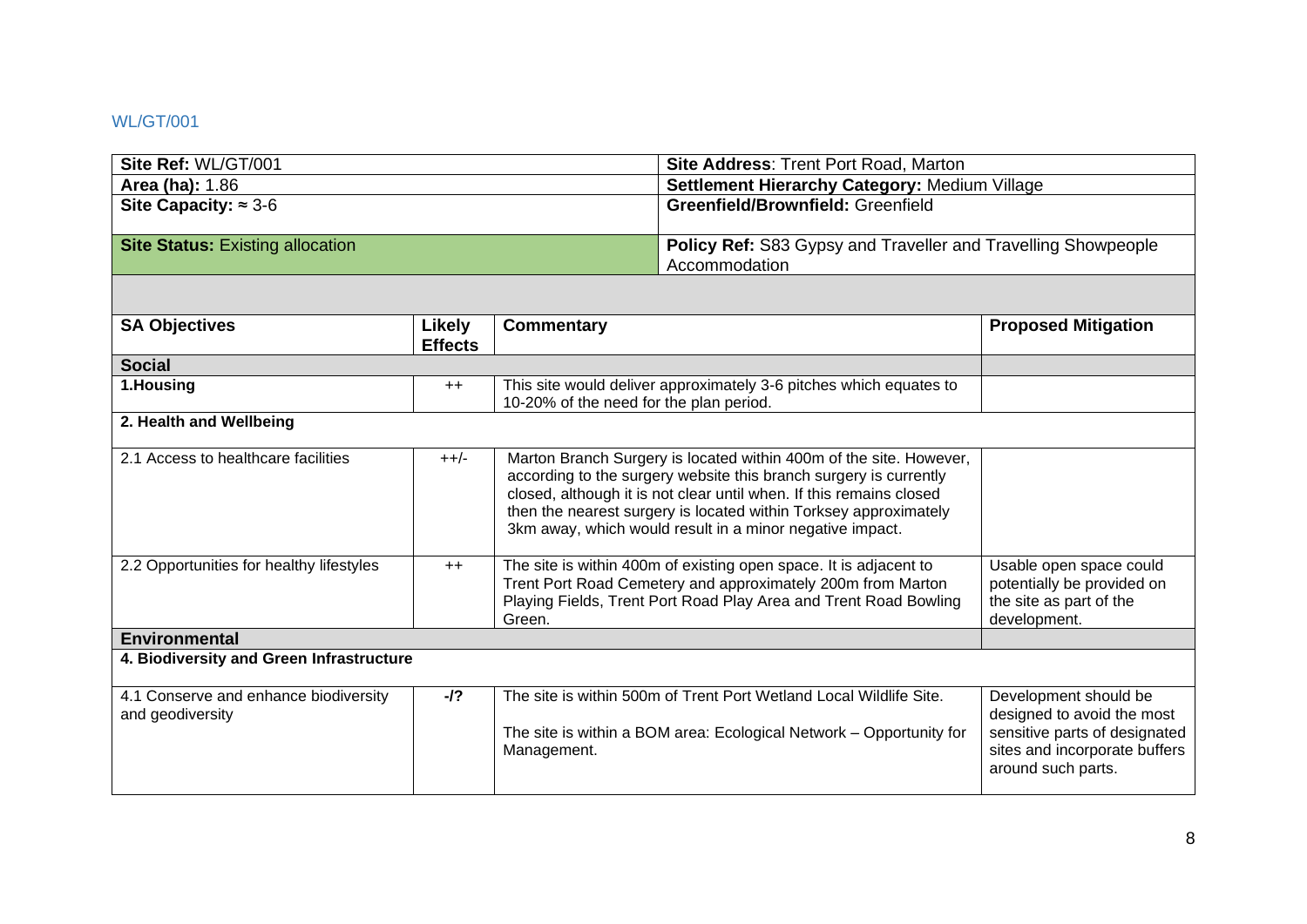| Site Ref: WL/GT/001                     | <b>Site Address: Trent Port Road, Marton</b>                         |
|-----------------------------------------|----------------------------------------------------------------------|
| <b>Area (ha): 1.86</b>                  | <b>Settlement Hierarchy Category: Medium Village</b>                 |
| Site Capacity: $\approx$ 3-6            | <b>Greenfield/Brownfield: Greenfield</b>                             |
|                                         |                                                                      |
| <b>Site Status: Existing allocation</b> | <b>Policy Ref: S83 Gypsy and Traveller and Travelling Showpeople</b> |
|                                         | Accommodation                                                        |

| <b>SA Objectives</b>                     | <b>Likely</b>  | <b>Commentary</b>                                                                                                                                                                                                                                                                                                                                                                                          | <b>Proposed Mitigation</b>                                                                                                                                                       |
|------------------------------------------|----------------|------------------------------------------------------------------------------------------------------------------------------------------------------------------------------------------------------------------------------------------------------------------------------------------------------------------------------------------------------------------------------------------------------------|----------------------------------------------------------------------------------------------------------------------------------------------------------------------------------|
|                                          | <b>Effects</b> |                                                                                                                                                                                                                                                                                                                                                                                                            | Proposals should avoid<br>development on BOM<br>Opportunity for<br>Management Areas where<br>possible.<br>Where this is not possible,<br>the development layout                  |
|                                          |                |                                                                                                                                                                                                                                                                                                                                                                                                            | should ensure that<br>connectivity of the network<br>is maintained, through<br>design or through the<br>effective creation of new<br>habitat as part of a<br>landscaping scheme. |
| 4.2 Local Green Space                    | $\mathbf 0$    | None of the site is within a Local Green Space.                                                                                                                                                                                                                                                                                                                                                            |                                                                                                                                                                                  |
| 5. Landscape and Townscape               | $+$ /?         | The site is located approximately 400m from an Area of Great<br>Landscape Value and the two are separated by housing.                                                                                                                                                                                                                                                                                      |                                                                                                                                                                                  |
| <b>6. Built and Historic Environment</b> | 0/2            | A Roman fort Scheduled Monument is located approximately 250m<br>to the northwest of the site and there are a number of Listed<br>Buildings along the High Street in Marton. There is also a Grade II<br>Listed windmill approximately 200m west of the site. It is not<br>considered that development of this site for Gypsy and Traveller<br>pitches would adversely impact the setting of these assets. | Landscaping at the site<br>boundaries can further help<br>ensure that there are no<br>impacts on any heritage<br>assets near to the site.                                        |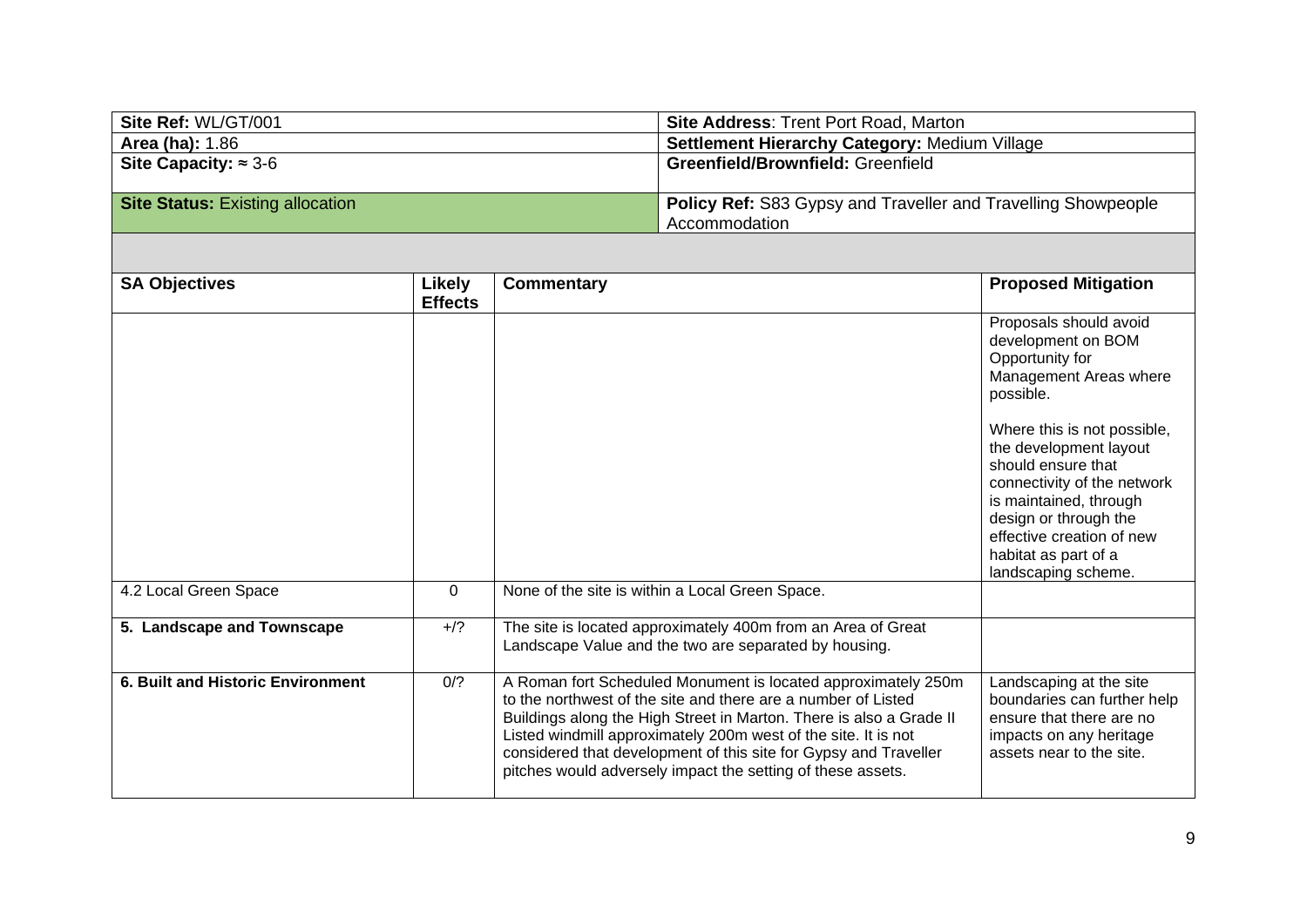| Site Ref: WL/GT/001                                    |                                 |                                                                                                                                                                                                                                                                                                                                      | <b>Site Address: Trent Port Road, Marton</b>                                   |                                                                                                                                                             |
|--------------------------------------------------------|---------------------------------|--------------------------------------------------------------------------------------------------------------------------------------------------------------------------------------------------------------------------------------------------------------------------------------------------------------------------------------|--------------------------------------------------------------------------------|-------------------------------------------------------------------------------------------------------------------------------------------------------------|
| <b>Area (ha): 1.86</b>                                 |                                 |                                                                                                                                                                                                                                                                                                                                      | Settlement Hierarchy Category: Medium Village                                  |                                                                                                                                                             |
| Site Capacity: $\approx 3.6$                           |                                 |                                                                                                                                                                                                                                                                                                                                      | Greenfield/Brownfield: Greenfield                                              |                                                                                                                                                             |
| <b>Site Status: Existing allocation</b>                |                                 |                                                                                                                                                                                                                                                                                                                                      | Policy Ref: S83 Gypsy and Traveller and Travelling Showpeople<br>Accommodation |                                                                                                                                                             |
|                                                        |                                 |                                                                                                                                                                                                                                                                                                                                      |                                                                                |                                                                                                                                                             |
| <b>SA Objectives</b>                                   | <b>Likely</b><br><b>Effects</b> | <b>Commentary</b>                                                                                                                                                                                                                                                                                                                    |                                                                                | <b>Proposed Mitigation</b>                                                                                                                                  |
| 7. Natural Resources - Water                           | $\Omega$                        | The site is not within a Source Protection Zone.                                                                                                                                                                                                                                                                                     |                                                                                |                                                                                                                                                             |
| 8. Pollution                                           |                                 |                                                                                                                                                                                                                                                                                                                                      |                                                                                |                                                                                                                                                             |
| 8.1 Air Pollution                                      | $\ddot{}$                       | The site is not located near to an AQMA.                                                                                                                                                                                                                                                                                             |                                                                                |                                                                                                                                                             |
| 8.2 Noise Pollution                                    | 0/2                             | The site is located nearly 400m to the nearest A Road so there is<br>expected to be a negligible effect from noise pollution.                                                                                                                                                                                                        |                                                                                |                                                                                                                                                             |
| 9. Natural Resources - Land Use and Soils              |                                 |                                                                                                                                                                                                                                                                                                                                      |                                                                                |                                                                                                                                                             |
| 9.1 Agricultural Land                                  |                                 | The site is within an area identified as being Agricultural Land Grade<br>3.                                                                                                                                                                                                                                                         |                                                                                | Detailed assessment on site<br>could help identify the<br>precise grade of land at this<br>location.                                                        |
| 9.2 Minerals Resource                                  | $\overline{\phantom{a}}$        | This site is within a Petroleum Exploration and Development<br>Licence area and a Sand and Gravel Minerals Safeguarding Area<br>resulting in a major negative score. However, this site is relatively<br>small given the overall scale of this safeguarded area so it is likely<br>that the actual effects will be relatively small. |                                                                                | Exploration of the site for<br>potential for petroleum and<br>sand and gravel reserves<br>could be carried our prior to<br>any development taking<br>place. |
| 12. Climate Change Adaptation and<br><b>Flood Risk</b> | $+$                             | The vast majority of this site is in flood zone 1 with the southern<br>edge and north eastern corner being located in flood zone 2.                                                                                                                                                                                                  |                                                                                |                                                                                                                                                             |
| 13. Transport and Accessibility                        |                                 |                                                                                                                                                                                                                                                                                                                                      |                                                                                |                                                                                                                                                             |
| 13.1 Access to services and facilities                 |                                 |                                                                                                                                                                                                                                                                                                                                      | The site is approximately 300m from the nearest bus stops on High              |                                                                                                                                                             |

Street. There is no designated village centre in proximity to the site.